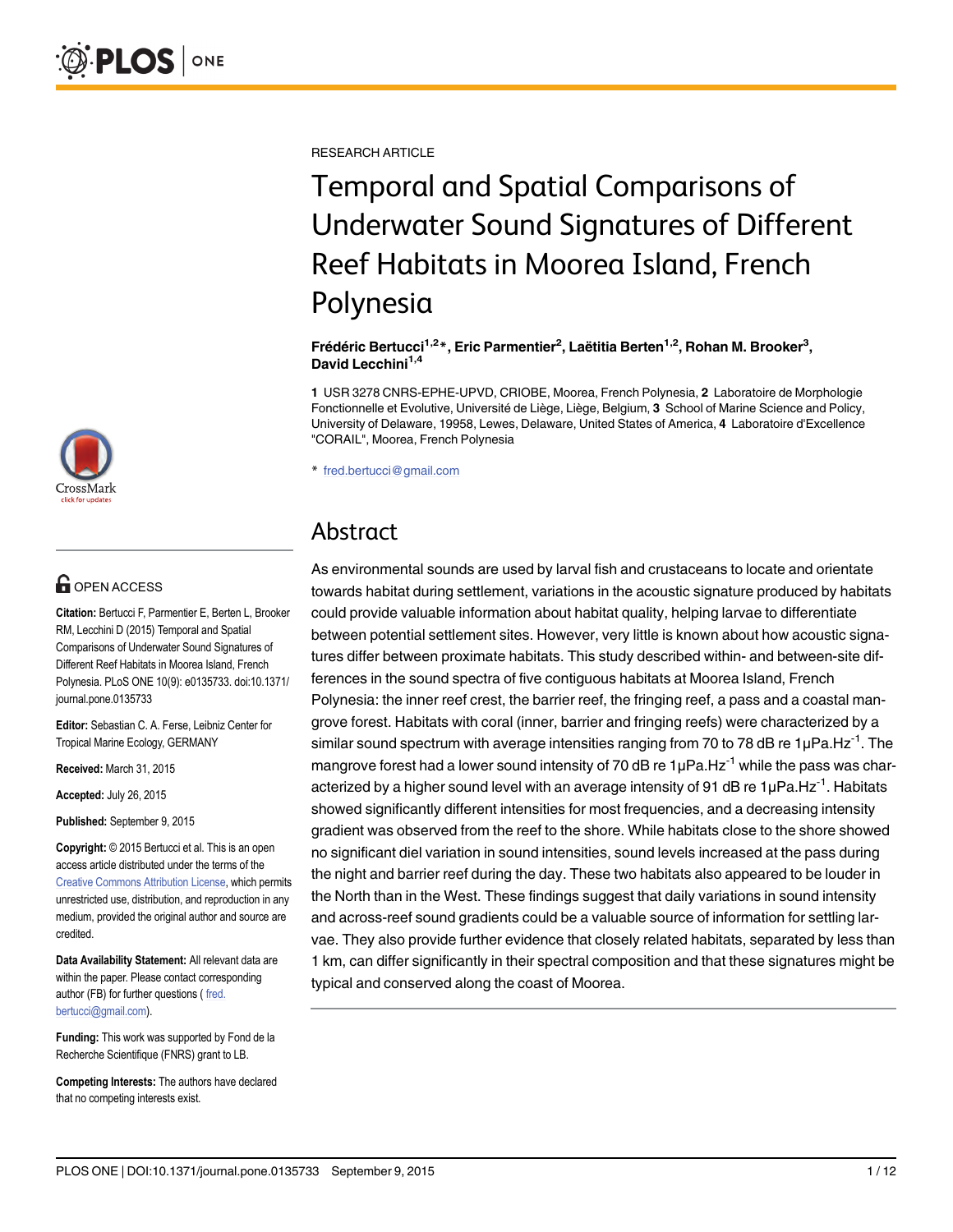#### <span id="page-1-0"></span>Introduction

Ambient sea noise is largely composed of sounds generated by abiotic sources (geophony), such as wind and waves, and biotic sounds (biophony) produced by various marine organisms  $[1–3]$  $[1–3]$  $[1–3]$  $[1–3]$ . However, a third source, sounds produced through human activities (anthrophony), is increasingly common, especially in coastal marine environments  $[4-6]$  $[4-6]$  $[4-6]$  $[4-6]$ . Together, geophony, biophony and anthrophony combine to create the acoustic signature of an environment. Such signatures, or soundscapes, provide a set of acoustic cues that can influence many aspects of a marine organism's behaviour, including mating, feeding activity, predator or prey detection, orientation and territory defence  $[2, 4-9]$  $[2, 4-9]$  $[2, 4-9]$  $[2, 4-9]$  $[2, 4-9]$  $[2, 4-9]$ . Indeed, sounds have an advantage over other forms of sensory information, such as visual or olfactory cues, as they propagate in all directions independent of factors such as light, flow, or turbidity, allowing them to spread over a considerable distance while still providing accurate directional information [\[10,](#page-10-0) [11\]](#page-10-0).

Data regarding the nature of marine soundscapes now exists for many locations globally, including sites within the Pacific  $[12-15]$  $[12-15]$  $[12-15]$  $[12-15]$ , Atlantic  $[16, 17]$  $[16, 17]$  $[16, 17]$  $[16, 17]$  $[16, 17]$  and Indian Oceans  $[18-20]$  $[18-20]$  $[18-20]$  $[18-20]$ , allowing preliminary descriptions of variation in acoustic activity between and within environments to be made. For example, in Australian waters, the combined vocal activity of fishes and crustaceans is most intense at dusk, with an increase of 20 dB above the mean ambient noise level [\[21](#page-10-0), [22](#page-10-0)]. However, the biotic noise signature can also vary over longer temporal scales due to interspecific differences in vocal behaviour, with the vocal activity of some marine organisms increasing during certain seasons [[13,](#page-10-0) [23,](#page-10-0) [24\]](#page-10-0), while that of others appears to remain consistent throughout the year [[25](#page-10-0)–[27\]](#page-10-0).

Although the key features of the acoustic signatures that distinguish some marine ecosystems have been identified, localized acoustic variability between adjacent habitats, i.e. those separated by less than 1 km, has rarely been characterized. On coral reefs for instance, how the soundscape of an inner reef crest differs from that of a barrier reef, and how temporally variable these soundscapes are is largely unknown. However, recent evidence suggests that spectral differences between spatially associated reef habitats can be largely due to variation in the sonic activity of marine organisms, i.e. soniferous fishes and snapping shrimps [\[26](#page-10-0)]. Another recent study comparing the soundscapes of a temperate urchin-dominated rocky reef to a sandy beach identified significantly higher sound amplitude in frequencies between 800 Hz and 2500 Hz on the rocky reef as well as diel variations in the temporal and spectral composition of these soundscapes [\[25\]](#page-10-0). As acoustic cues are known to influence the behaviour of many fish and invertebrate larvae at settlement  $[27–30]$  $[27–30]$  $[27–30]$ , understanding how habitat soundscapes vary over small spatial scales could help explain the distribution of marine organisms. Although there is little empirical evidence of how soundscape variability can affect settlement, [\[31\]](#page-11-0) showed the larvae of some fish species are preferentially attracted to, or repelled by, the sounds of different coral reef habitats. At least 65% of species tested selected sounds from preferred habitats, validating the hypothesis that sound is used to select their settlement sites. However, the acoustical characteristics of these habitats were not precisely described in this study, and no estimation of diel variability was performed.

The aim of this present study was to describe the temporal and spectral acoustic features of five different, but spatially associated, marine habitats surrounding Moorea Island, French Polynesia. Because many coral reef-associated species have highly specialized habitat requirements we hypothesize that biotic variation between habitat types will create unique acoustic signatures that could provide key information for larval marine organisms during settlement.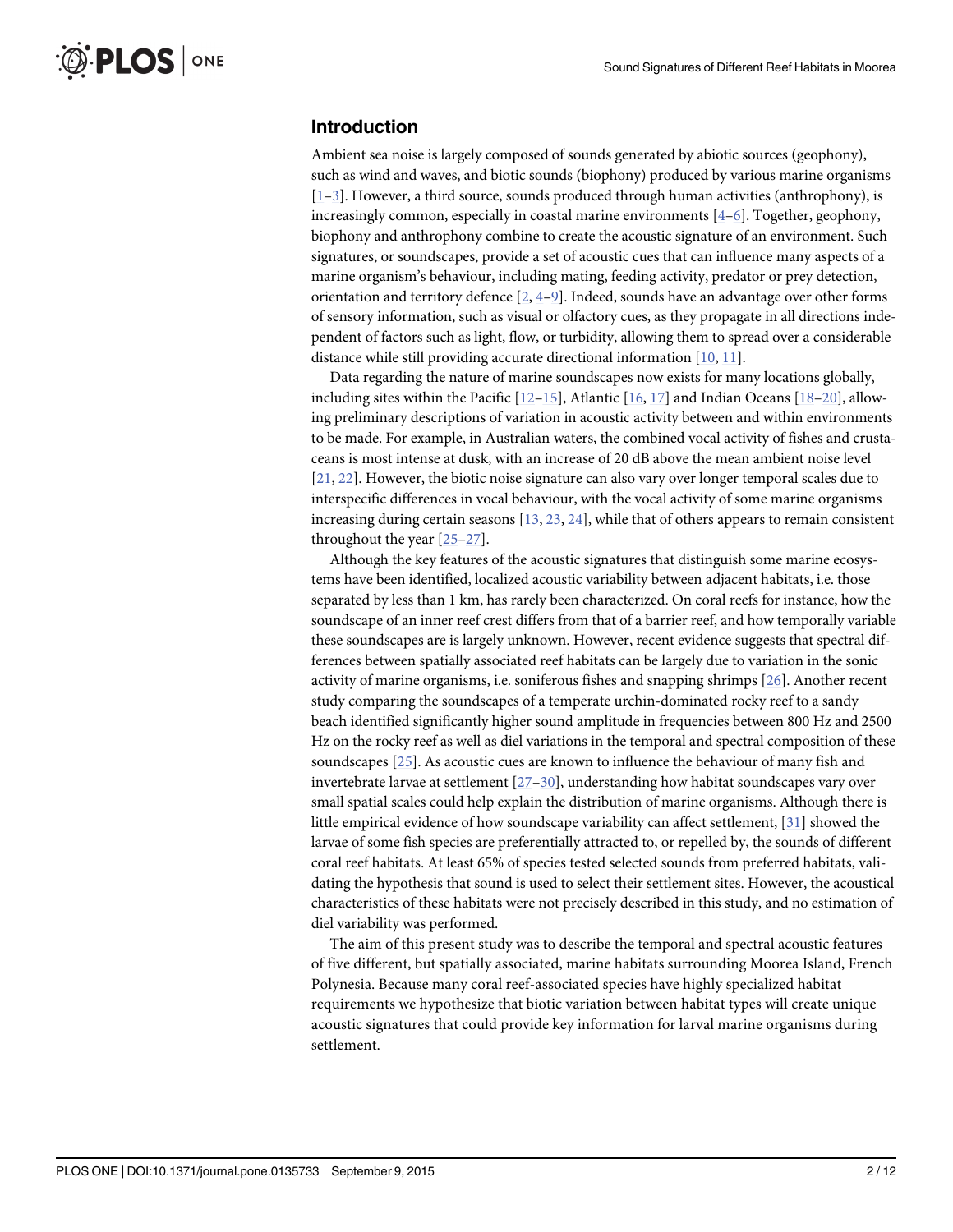#### <span id="page-2-0"></span>Materials and Methods

#### Sampling sites

The study was conducted from February 1<sup>st</sup> to April 30, 2010 and 2011 at Moorea Island (French Polynesia; 17°31' S; 149°51' W). Moorea has a large lagoon composed of five main habitat types: 1) the inner reef crest (CR), characterized by breaking waves, strong water flux, and a substratum comprised mainly of coral rubble with less than 10% live coral; 2) the barrier reef (BR), characterized by a water depth of 1–5 m and a substratum comprised of up to 30% live coral from a diverse range of species; 3) the fringing reef (FR) characterized by a water depth of 1–2 m and a substratum comprised of between 10–20% live coral from a limited number of species; 4) the pass (PA), a coral free area located in front of an opening in the reef crest, and canalizing the water flow to the ocean; and 5) the coastal mangrove forest (MG), comprised of a mud-sand substratum covered with mangrove trees located along the shoreline with a depth less than  $1 \text{ m}$   $\left[\frac{32}{.}\right]$ .

Five GPS points were taken for RC, BR, FR and MG habitats, whilst only three GPS points were taken for PA habitat due to safety restrictions. In order to assess spatial and temporal variations, the study was repeated in two similar sites; one located on the North coast of Moorea and one located on the West coast [\(Fig 1\)](#page-3-0). These sites were selected since they are known settle-ment sites [[33](#page-11-0)] and their soundscapes have been shown to attract fish larvae [\[31\]](#page-11-0).

#### **Recordings**

Sounds were recorded from kayak using a HTI-96-MIN wide-band omni-directional hydrophone (sensibility -165 dB re, High Tech Inc, USA) connected to a calibrated Tascam DR-07 portable digital recorder (frequency response 20 to 20 KHz +1/3 dB re, TEAC America, Inc.). Sounds were digitized at 44.1 kHz (16-bit resolution). Replicate recordings at each GPS point were collected on the same day to control for potential between-day effects. At each GPS point, 1 to 3 recordings were taken so that the number of replicates varied between 5 and 15 for each habitat ([Table 1\)](#page-4-0). Recordings were taken when wind speed was lower than 5 knots to prevent the kayak from drifting and to reduce wind and sea surface turbulences. Recordings were 60 sec in duration, taken at a depth of half the water column. Recording were conducted between 11:00 and 14:00 for day recordings (two different adjacent locations could be recorded in the same day), from 17:30 to 18:30 for dusk recordings (only one location per day due to the reduced time window) and from 20:00 to 22:00 for night recordings (again, only one location a day due to the reduced time window). The tide at Moorea is very weak (10 cm). Recordings were conducted during the week of new moon as this is the period of highest larval recruitment [\[33](#page-11-0), [34](#page-11-0)].

Recordings were first cleaned by visually inspecting sonograms using Avisoft-SASlab Pro software (Avisoft Bioacoustics, Germany) to detect and remove any unwanted anthropogenic sound sources (e.g. boat engines, slapping waves or paddle shocks against the kayak) from the analysis. Power spectra (Fast Fourier Transform FFT, 512 points Hamming window, 86.13 Hz resolution, frequency bandwidth: 20–5000 Hz) were then created from the analysis of 5s samples for each sound file and averaged to present the spectrum of each environment.

#### Data analysis

Characteristics of each habitat were described on the basis of frequency modulations of power spectra. Mean values and standard deviations of intensities were calculated for all sampled frequencies, (Fast Fourier Transform FFT, 512 points Hamming window, 86.13 Hz resolution, from 20 to 5000 Hz), for each sound file. Habitat sounds recorded on the North coast in 2011 were compared to each other (two-way ANOVA followed by Tukey's multiple comparison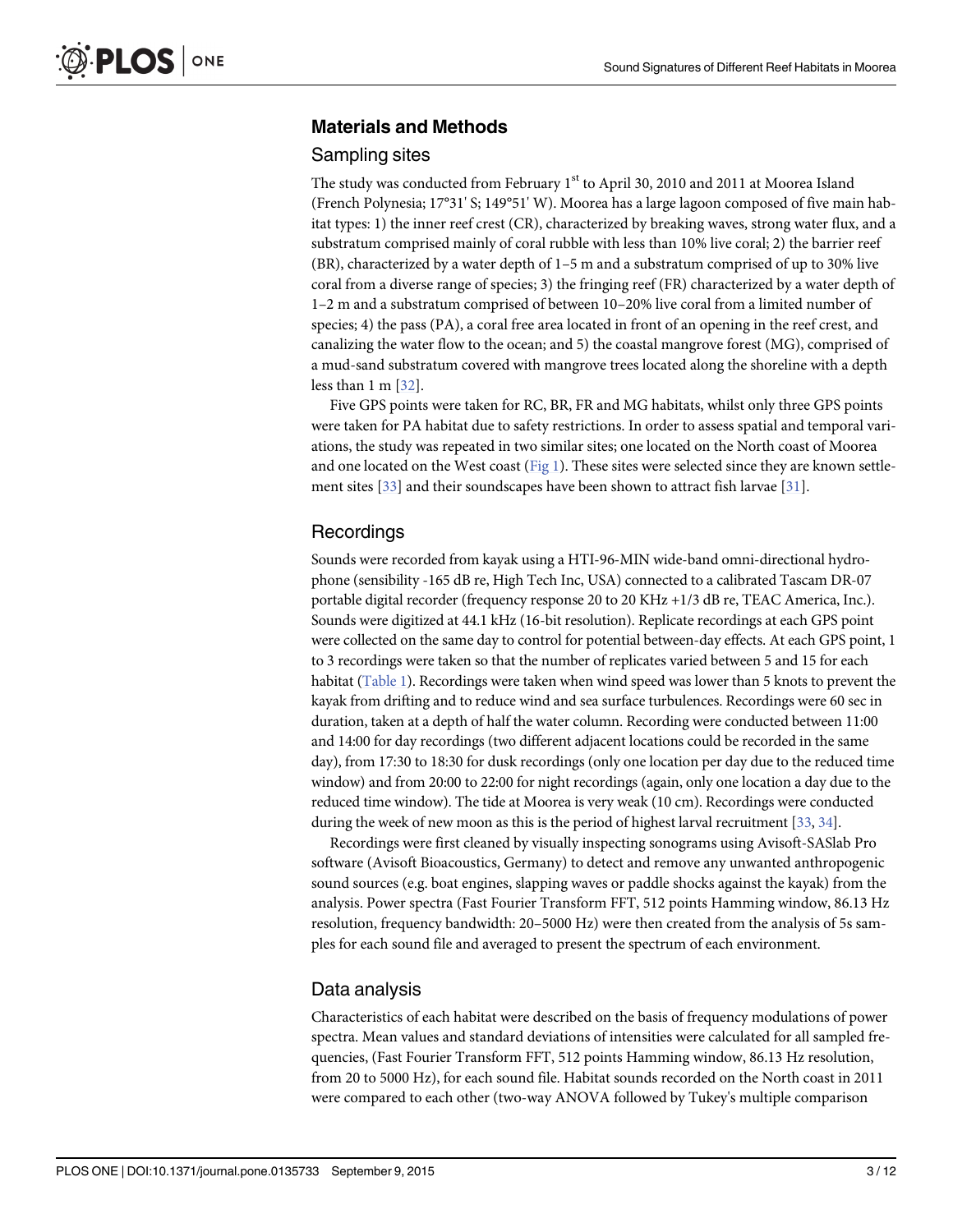



doi:10.1371/journal.pone.0135733.g001

<span id="page-3-0"></span>**PLOS** ONE

test). For each habitat, diel sound variations were determined by comparing mean intensities between day periods (day-dusk-night) for the North coast in 2010 and 2011, and for the West coast in 2010 (Two-way ANOVA followed by Tukey's multiple comparison test). Spatial variations within a given habitat type between each day period were determined between the North and West coasts in 2010 (Two-way ANOVA followed by Sidak's multiple comparison test). Finally, temporal variations within the same habitats and day periods were compared between both years for the North coast (Two-way ANOVA followed by Sidak's multiple comparison test). All analyses were performed using the GraphPad Prism 6 software (GraphPad Software, Inc. USA).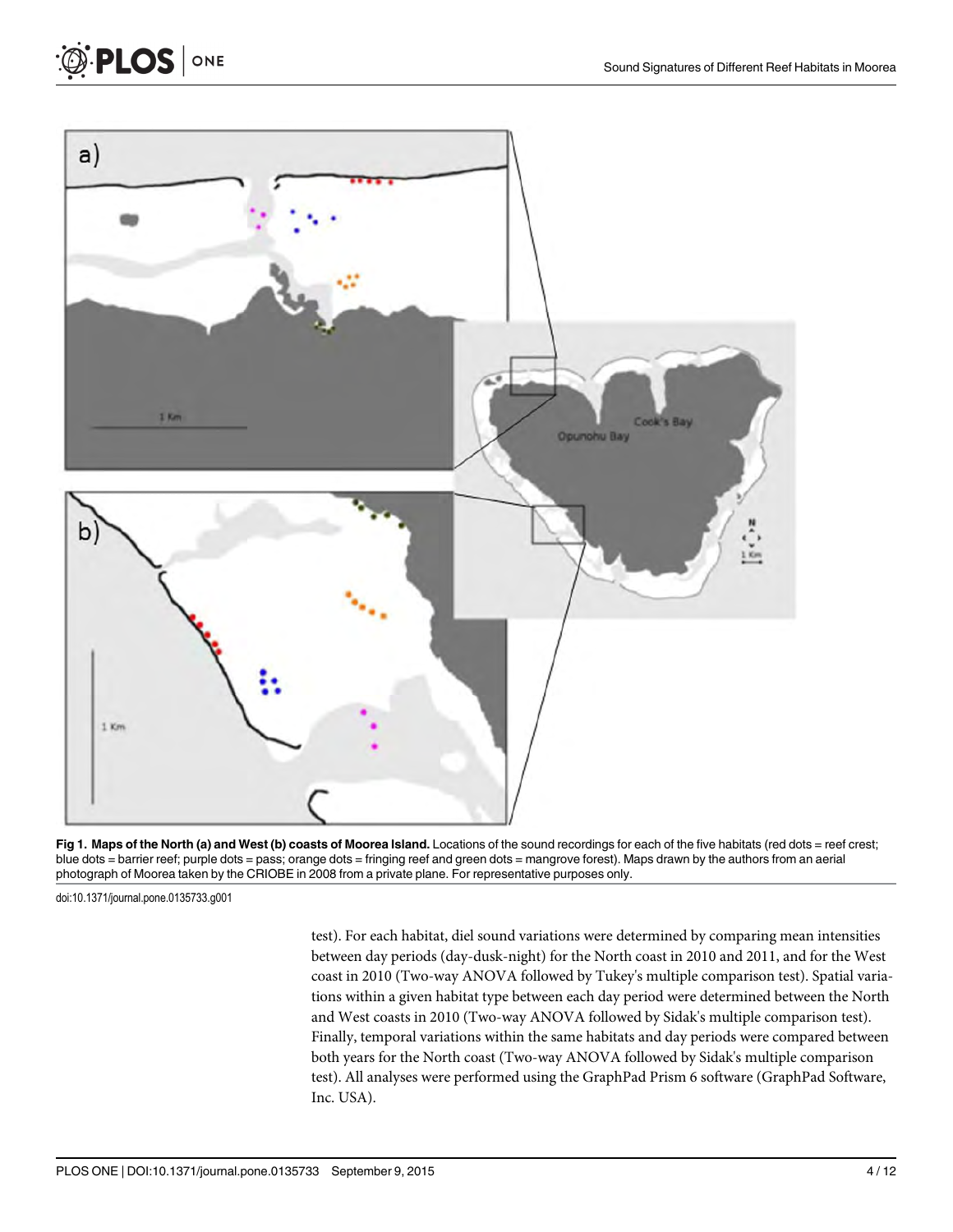|           |             | Sound intensity                                   |                   |                                                   |                   |                                                     |
|-----------|-------------|---------------------------------------------------|-------------------|---------------------------------------------------|-------------------|-----------------------------------------------------|
|           |             | Local max.<br>(dB re $1\mu$ Pa.Hz <sup>-1</sup> ) | Frequency<br>(Hz) | Local min.<br>(dB re $1\mu$ Pa.Hz <sup>-1</sup> ) | Frequency<br>(Hz) | Mean intensity(20-5000 Hz)<br>( $dB$ re 1 $\mu$ Pa) |
| <b>CR</b> | Day         | $90 \pm 6$                                        | 172               | $72 \pm 5$                                        | 947               | $78 \pm 6$                                          |
|           | Dusk        | $93 \pm 10$                                       | 172               | $73 \pm 9$                                        | 1034              | $80 \pm 7$                                          |
|           | Dawn        | $85 \pm 4$                                        | 172               | $70 + 4$                                          | 689               | $78 \pm 7$                                          |
| <b>BR</b> | Day         | $89 \pm 6$                                        | 172               | $69 \pm 5$                                        | 947               | $78 \pm 6$                                          |
|           | Dusk        | $78 \pm 3$                                        | 172               | $60 \pm 2$                                        | 861               | $74 \pm 8$                                          |
|           | Dawn        | $80 \pm 3$                                        | 172               | $65 \pm 4$                                        | 1034              | $76 \pm 8$                                          |
| <b>PA</b> | Day         | $90 \pm 5$                                        | 172               | $85 \pm 3$                                        | 1034              | $88 \pm 5$                                          |
|           | <b>Dusk</b> | $92 \pm 1$                                        | 258               | $88 \pm 4$                                        | 861               | $93 \pm 5$                                          |
|           | Dawn        | $88 \pm 5$                                        | 258               | $85 \pm 4$                                        | 689               | $91 \pm 7$                                          |
| FR.       |             | $84 \pm 12$                                       | 172               | $64 \pm 11$                                       | 1120              | $70 \pm 11$                                         |
| МG        |             | $87 \pm 12$                                       | 172               | 69                                                | >1000             | $70 \pm 12$                                         |

#### <span id="page-4-0"></span>[Table 1.](#page-2-0) Intensities and corresponding frequencies of local maxima and minima for habitats recorded at the North coast in 2011.

CR = reef crest; BR = barrier reef; PA = pass; FR = fringing reef and MG = mangrove forest. Values are mean ± SE. The last column shows the mean ± SE sound level (dB re 1 μPa.Hz-1) for the 20 to 5000 Hz frequency range.

doi:10.1371/journal.pone.0135733.t001

#### Ethics statement

This study was conducted in accordance with the guidelines of the French Polynesia committee for publication ethics and no specific permissions were required for the recordings of the different habitats. Moreover, no organism was captured during the study. Thus, the recording experiments were approved by the CRIOBE animal ethics committee.

#### **Results**

#### Spectral description of the different habitats

The pass, characterized by an absence of corals and a rapid water flow, was the loudest habitat with a mean  $\pm$  SD sound intensity of 91  $\pm$  5 dB re 1µPa.Hz<sup>-1</sup>. The power spectrum was characterized by a local maximum of  $89 \pm 4$  dB re 1µPa.Hz<sup>-1</sup> found at lower frequencies of ca. 200 Hz, before a slight intensity decrease down to a local minimum of  $86 \pm 3$  dB re  $1\mu$ Pa.Hz<sup>-1</sup> at frequencies from 700 to 1000 Hz. Intensities did not differ significantly between 1000Hz and 5000Hz (Table 1). The inner reef crest, the barrier reef and the fringing reef, habitats characterized by the presence of corals, had lower mean sound intensities of 78  $\pm$  7 dB re 1µPa.Hz<sup>-1</sup> (CR), 76  $\pm$  8 dB re 1µPa.Hz<sup>-1</sup> (BR) and 70  $\pm$  11 dB re 1µPa.Hz<sup>-1</sup> (FR) respectively. These habitats showed local peaks at *ca*. 170 Hz for intensities of  $89 \pm 7$  dB re  $1\mu$ Pa.Hz<sup>-1</sup>,  $82 \pm 4$  dB re  $1μPa.Hz<sup>-1</sup>$  and  $84 ± 12 dB$  re  $1μPa.Hz<sup>-1</sup>$  for CR, BR and FR respectively. These peaks were then followed by a continuous decrease of intensities until local minima of 72  $\pm$  6 dB re 1µPa.Hz<sup>-1</sup> at ca. 900 Hz for the CR;  $65 \pm 4$  dB re  $1\mu$ Pa.Hz<sup>-1</sup> at ca. 950 Hz for the BR and  $64 \pm 11$  dB re  $1\mu$ Pa.  $Hz^{-1}$  at 1120 Hz for the FR. At higher frequencies, intensities increased up to a plateau of *ca*. 80 dB re  $1\mu$ Pa.Hz<sup>-1</sup> for the CR and the BR. Intensities of the FR at higher frequencies were lower, at ca. 75dB re 1µPa.Hz<sup>-1</sup> (Table 1). The mangrove forest had a mean intensity of 70  $\pm$  12dB re  $1\mu Pa.Hz^{-1}$  with a local maximum of  $87 \pm 12$  dB re  $1\mu Pa.Hz^{-1}$  at 170 Hz. Intensity then decreased to a plateau of ca. 69 dB re  $1\mu Pa.Hz^{-1}$  from 1000Hz to 5000Hz. Mangrove sounds did not vary significantly between sites (Table 1).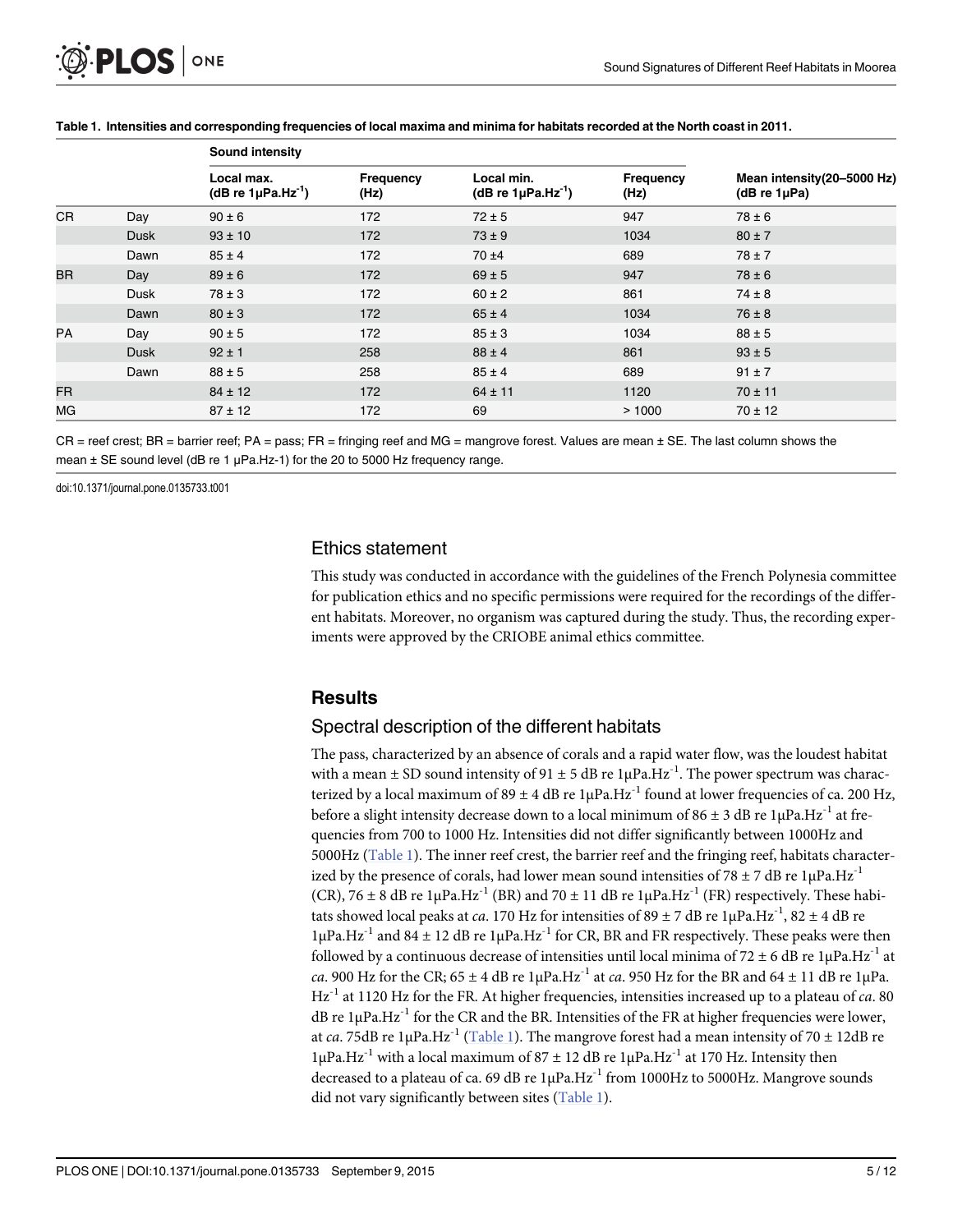#### <span id="page-5-0"></span>Within-habitat diel variation in acoustic signatures

No significant daily differences were observed in the mangrove forest recordings (n  $_{2010}$  = 30 and n  $_{2011}$  = 35 for either the North Coast and n  $_{2010}$  = 20 or the West Coast; F<sub>2,511</sub> = 2;  $P > 0.05$ ) [\(Fig 2\)](#page-6-0).

Likewise, fringing reef recordings showed little daily variation. In 2010, at both North and West coast sites, the sound of fringing reef was significantly louder during the day than during the night for a short frequency range below 500 Hz ( $n_{\text{North}} = 30$ ;  $n_{\text{West}} = 25$ ;  $F_{2,511} = 62.00$ ; P < 0.05). However, on the North Coast in 2011, no significant variation in intensity was observed for any frequency of the power spectrum between day periods (n = 35;  $F_{2:511}$  = 2;  $P > 0.05$ ) [\(Fig 2](#page-6-0)). At the pass, recordings made on the North Coast in 2010 showed a significant intensity increase during dusk and night compared to the day ( $n = 25$ ;  $F_{2,511} = 69.0$ ;  $P < 0.05$ ). These differences occurred for frequencies above 1600 Hz at dusk, and above 2100 Hz at night. There was no significant difference between sounds recorded at dusk and night ( $Fig 2$ ). At the North Coast barrier reef site, sound intensity varied significantly between day and dusk for frequencies up to 4000 Hz in 2010, with higher intensities recorded during the day (n = 25; F<sub>2,511</sub> = 69.00; P  $<$  0.05). This difference was also identified in 2011 but only up to *ca*. 1700 Hz (n = 35;  $F_{2,511}$  = 63.0; P < 0.05) ([Fig 2](#page-6-0)). Night recordings presented significantly lower intensities than day recordings for frequencies below 800 Hz at the West Coast in 2010 (n = 20;  $F_{2,511}$  = 72.0; P < 0.05), and for frequencies below 500 Hz at the North Coast in 2011. This difference was not found at the North Coast in 2010 where only frequencies between 1030 Hz and 2600 Hz differed between day and night. At the West Coast in 2010, significantly lower intensities were found at dusk for frequencies between 1000 Hz and 3000 Hz although no significant differences were identified between dusk and night at the North Coast in either year [\(Fig 2\)](#page-6-0). Recordings from the West Coast inner reef crest in 2010 showed significantly higher sound intensities at dusk (starting from 600 Hz) and at night (entire spectrum) compared to the day ( $n = 25$ ;  $F_{2,511} = 49.5$ ; P < 0.05) with no difference observed between dusk and night. While no data is available for the North Coast in 2010, in 2011 intensity was significantly lower at night than during the day only for frequencies below 500 Hz (n = 35;  $F_{2,511}$  = 75.0; P < 0.05) [\(Fig 2](#page-6-0)).

#### Between-habitat diel variation in acoustic signatures

No significant diel variation in sound intensity was identified between the inner reef crest and the barrier reef (n = 140;  $F_{4,511}$  = 2; P > 0.05), or between the fringing reef and the mangrove forest ( $n = 185$ ;  $F_{4,511} = 2$ ;  $P > 0.05$ ), although during the day sound intensity tended to be lower at the fringing reef at frequencies between 250 Hz and 1800 Hz. During the day and night, sound levels were significantly higher at sites far from shore, the inner crest and barrier reef, than at those sites closest to shore, the fringing reef and mangrove forest ( $n = 20-45$ ;  $F_{4,511} = 2$ ;  $P > 0.05$ ). This tendency also occurred at dusk, although differences were not significant ([Fig 2\)](#page-6-0).

During the day, the pass showed significantly higher sound intensities than all other habitats between frequencies of 500 Hz to 5000 Hz. Moreover, with the exception of the reef crest, which did not differ from the barrier reef and the mangrove forest, all habitats differed from each other at a certain range of their acoustic spectra [\(Fig 3a\)](#page-7-0). At dusk, only the pass continued to be significantly different from other habitats, but only at a narrowed range of its total spectrum ( $Fig 3b$ ). At night, the pass again presented the most different spectrum with higher sound intensities. At night the acoustic signature of the reef crest was not significantly different to either the barrier or fringing reef but differed between 2000 Hz to 5000 Hz with its most distant habitat, the mangrove forest. The barrier reef also differed from the mangrove forest at night with higher intensities between 2700 Hz and 500Hz, but showed a similar spectrum to the neighbouring fringing reef [\(Fig 3c\)](#page-7-0).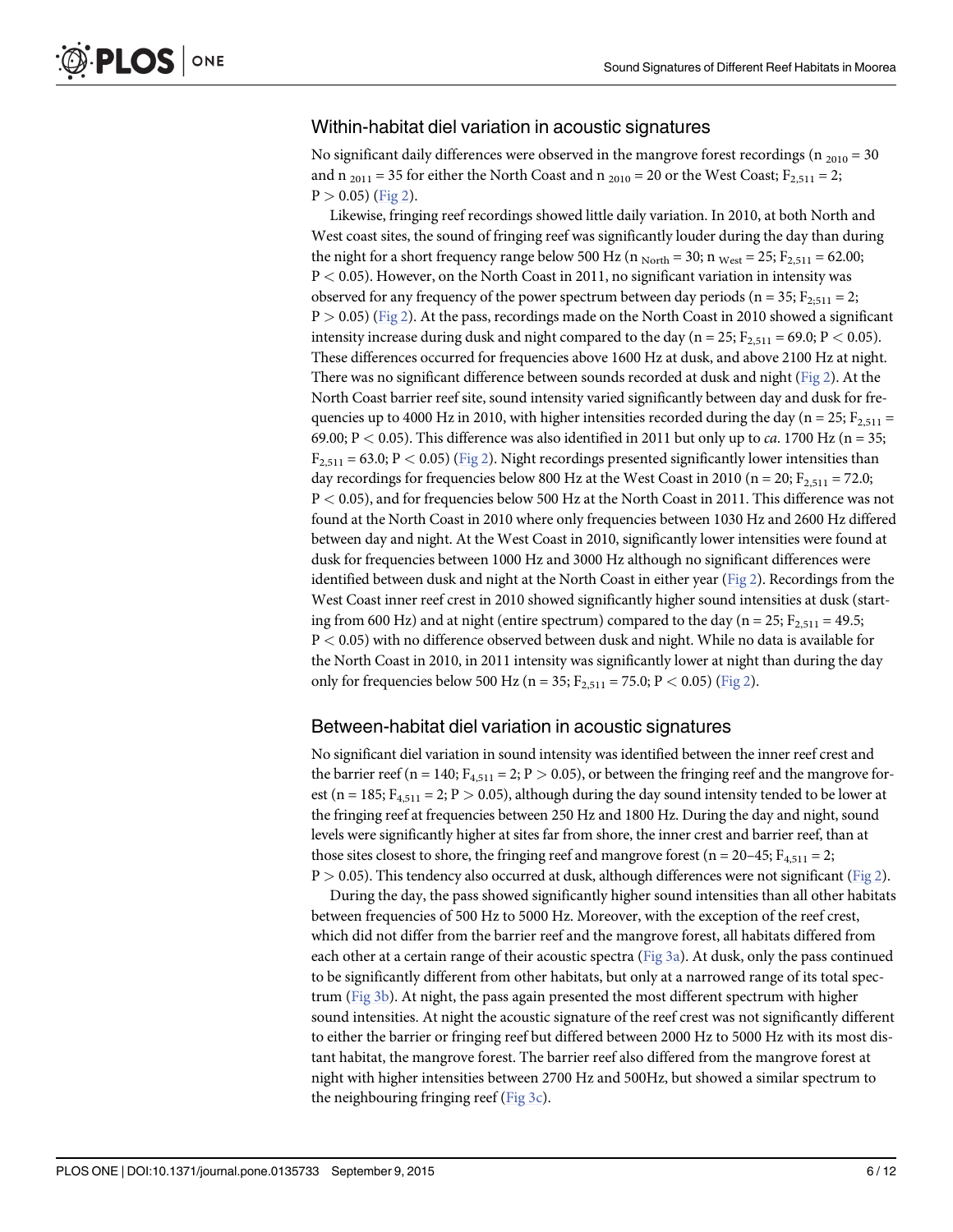<span id="page-6-0"></span>



[Fig 2. C](#page-5-0)omparison of sound intensities between day periods. Results of sampled frequencies (Fast Fourier Transform FFT, 512 points Hamming window, 86.13 Hz resolution, in the 20–5000 Hz range) at the West Coast in 2010 (top), the North Coast in 2010 (middle) and the North coast in 2011 (bottom). Black = P < 0.05. Grey = non-significant difference (Tukey's multiple comparison post-hoc test). White = no data available.

doi:10.1371/journal.pone.0135733.g002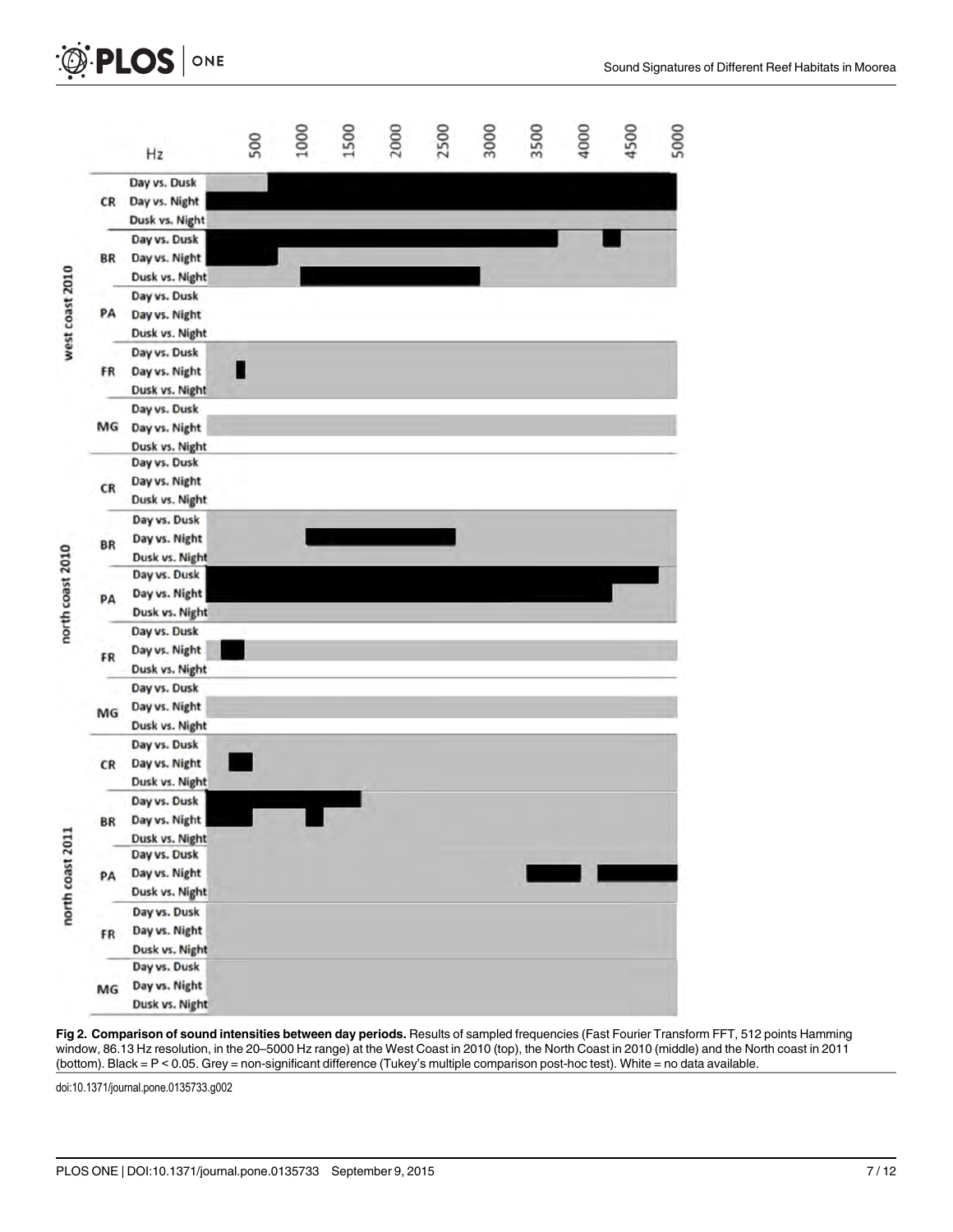<span id="page-7-0"></span>





doi:10.1371/journal.pone.0135733.g003

### Comparison of acoustic signatures between North and West Coasts in 2010

Sound acoustic signature of the mangrove forest did not differ between North and West Coasts at any diel period in 2010 (n  $_{\text{North}} = 30$ ; n  $_{\text{West}} = 20$ ;  $F_{2,511} = 1.90$ ; P  $> 0.05$ ). Sounds of the barrier reef did not differ significantly between dusk and night although sound level was significantly higher at the North Coast during the day at frequencies below 500 Hz ( $n_{\text{North}} = 25$ ;  $n_{\text{West}} = 20$ ;  $F_{2,511} = 48.0$ ;  $P < 0.05$ ) ( $\overline{Fig 4}$  $\overline{Fig 4}$  $\overline{Fig 4}$ ).

At the pass, sound levels were higher during the day at the North Coast for the entire frequency range (n  $_{\text{North}}$  = 25; n  $_{\text{West}}$  = 15; F<sub>2,511</sub> = 48.0; P < 0.05) but there were no differences between sites at dusk and night  $(Fig 4)$  $(Fig 4)$  $(Fig 4)$ . At the fringing reef, the level of frequencies above 800 Hz were significantly higher at night on the West Coast (n  $_{\text{North}}$  = 30; n  $_{\text{West}}$  = 35; F<sub>2,511</sub> = 70.0;  $P < 0.05$ ) [\(Fig 4\)](#page-8-0).

#### **Discussion**

Numerous studies have now shown that the ambient sounds produced by reefs can attract larval fishes and/or crustacean, suggesting that reef noise could play an important role during settlement [\[30,](#page-11-0) [35](#page-11-0)–[38](#page-11-0)]. However, our understanding of how soundscapes vary between different reef habitats, and how these differences could affect settlement patterns, is extremely limited. To this end, in this study we have characterized the acoustic features of five common, spatially linked, reef habitats and have described the specific spectral signatures of each.

In Moorea, reef habitats could be differentiated on the basis of their mean sound level alone. The pass had the highest sound level, most likely due to the rapid flow of water through the habitat that creates turbulence and friction against the substrate. In contrast, the relatively slow moving waters surrounding the coastal mangrove forest displayed the lowest sound level. Between these two habitats there was a declining gradient in sound intensity ranging from the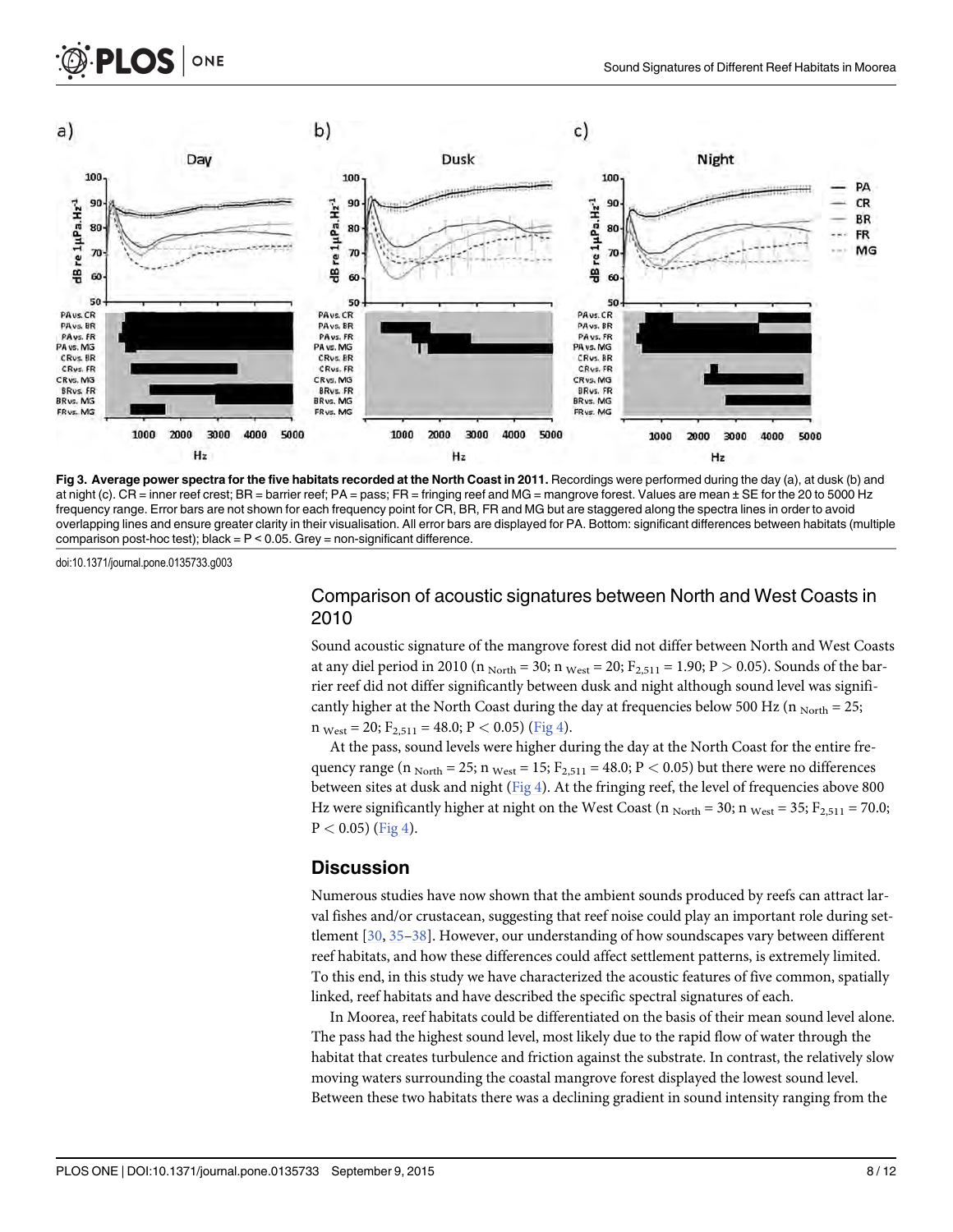<span id="page-8-0"></span>



[Fig 4. C](#page-7-0)omparison of sound intensities between the North and West Coasts in 2010. Results of sampled frequencies (Fast Fourier Transform FFT, 512 points Hamming window, 86.13 Hz resolution, in the 20–5000 Hz range). Black = P < 0.05. Grey = non-significant difference (Tukey's multiple comparison post-hoc test). White = no data available.

doi:10.1371/journal.pone.0135733.g004

inner reef crest (characterized by breaking waves and strong water flow), to the barrier reef (characterized by high coral density, species richness, and a depth of 1–5 m), and the fringing reef (characterized by low coral density and species richness and depth of 1–2 m). Therefore, it appears that high water flow and biodiversity-promoting coral cover may elevate mean sound levels with these factors resulting in louder and more frequent acoustic events. The pass, the inner reef crest and the barrier reef (i.e. the noisiest habitats) were further characterized by diel variations in sound intensity, with sound in the pass and the inner reef crest elevated at night, while the sound of the barrier reef was elevated during the day. The elevated nocturnal sound levels observed in habitats closest to the open ocean may help facilitate the detection of reefs by pelagic larvae, many of which approach and settle onto the reef at night. Only weak variations (i.e. at frequencies below 1000 Hz) occurred between day and night on the fringing reef while sound intensity in the mangrove forest did not vary at all. Thus, a spatial gradient of diel sound variation appears to exist, ranging from strong variations on the reef crest to little or no variation close to shore. The larvae of species from a variety of reef habitats appear to use reef noises to locate appropriate settlement sites. With this in mind, these results suggest larvae could potentially use the acoustic gradient that exists between the outer reef and shoreline to orientate themselves within the lagoon and promote movement towards or away from specific areas. Besides characterizing different habitats, acoustic variation may also be used by larvae to judge relative habitat quality as there is some evidence that sound intensity is greater on healthy reefs compared to those that are degraded [\[39\]](#page-11-0).

The soundscape of the pass differed most substantially from other habitats, with the highest mean sound intensity (ca. 90 dB re  $1\mu Pa.Hz^{-1}$ , 20–5000 Hz) likely due to the stronger water flow which can increase sound levels across a broad range of frequencies [[40\]](#page-11-0). The pass collects waters from both the reef crest and the shore, bringing them to the ocean in a continuous water stream. Variation in the intensity of this water stream may explain the *ca*. 10 dB higher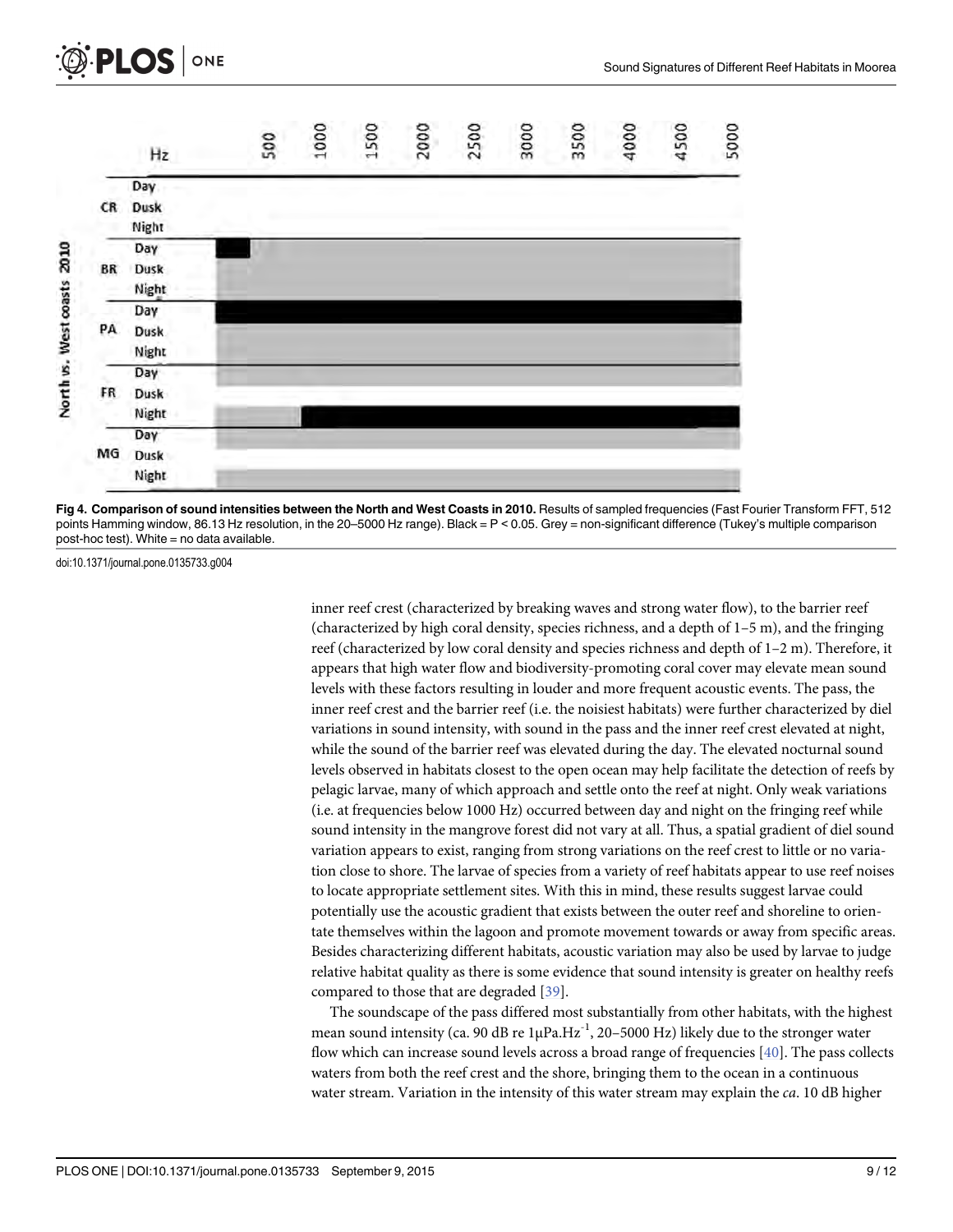<span id="page-9-0"></span>sound level found at the North Coast, where the pass is only  $\sim$  180 m wide, creating stronger water flow than is found on the West Coast where the pass is wider at  $\sim$ 220 m [\[32,](#page-11-0) [41\]](#page-11-0).

Habitats characterized by the presence of coral (i.e. the inner reef crest, the barrier reef, and the fringing reef) showed a similar spectral pattern with a local maximum peak at ca. 180 Hz decreasing to a local minimum between 690 Hz and 1035 Hz. This general pattern is similar to spectral curves recorded on reefs on the Great Barrier Reef, Australia [\[42\]](#page-11-0), and Las Perlas Archipelago [\[43\]](#page-11-0). However, all five habitats exhibited significant differences in their specific frequency range. For example, the barrier reef had the highest intensities at frequencies above 2800 Hz, while the inner reef crest differed from the fringing reef as it had higher intensities at frequencies above 500 Hz during the day and for frequencies above 1300 Hz during the night. These differences suggest that associated larvae could respond to a specific set of frequencies and intensities that define their appropriate habitat. This is supported by evidence from choice experiments that have indicated that white noise is not attractive to larvae [[31](#page-11-0)]. In Moorea, many reef fish larvae can discriminate between the soundscapes produced by barrier reef, fringing reef and mangrove habitats and exhibit a behavioural preference for the sounds of their preferred adult habitat [[44](#page-11-0)]. It appears likely that the auditory abilities of fishes are finely tuned to the sounds produced by the most appropriate settlement location.

It is important to note that sound recorded in 2010 took place a few days after cyclone Oli passed through French Polynesia, coming within 250 Km of Moorea Island. Even though this event caused little disturbance to the lagoon (Lecchini, personal communication), it did increase the amount of coral debris and terrigenous inputs that may have resulted in some unrecognised change to lagoonal sound spectra, be it due to changes in biological activity  $[45]$  $[45]$  $[45]$ or via some other source.

Overall, these results highlight that, on coral reefs, variations in acoustic signatures can occur at small spatial scales due to habitat-specific biotic and abiotic factors. As many larvae have specialised habitat requirements, and use sounds to locate these habitats as they return to the reef, acoustic variations may help explain differential patterns of settlement. Although general similarities existed between habitats characterized by live coral, the presence of small but consistent spectral differences between these coral rich habitats suggest that larvae may be able to use these cues to orientate within heterogeneous environments.

#### Acknowledgments

The authors wish to thank the staff of the Centre de Recherches Insulaires et Observatoire de l'Environement (CRIOBE) research station for logistical support. This research was supported by the Fond de la Recherche Scientifique (FNRS) grant to L. Berten.

#### Author Contributions

Conceived and designed the experiments: EP DL. Performed the experiments: LB. Analyzed the data: FB LB. Contributed reagents/materials/analysis tools: FB LB EP DL. Wrote the paper: FB EP LB RMB DL.

#### References

- [1.](#page-1-0) Kerman BR. Underwater sound generation by breaking wind waves. The Journal of the Acoustical Society of America 1984; 75: 149–165.
- [2.](#page-1-0) Montgomery JC, Jeffs A, Simpson SD, Meekan M, Tindle C. Sound as an orientation cue for the pelagic larvae of reef fishes and decapod crustaceans. In: Southward AJ,Sims DW, editors. Advances in Marine Biology, Vol. 51, Academic Press; 2006. pp. 143–196.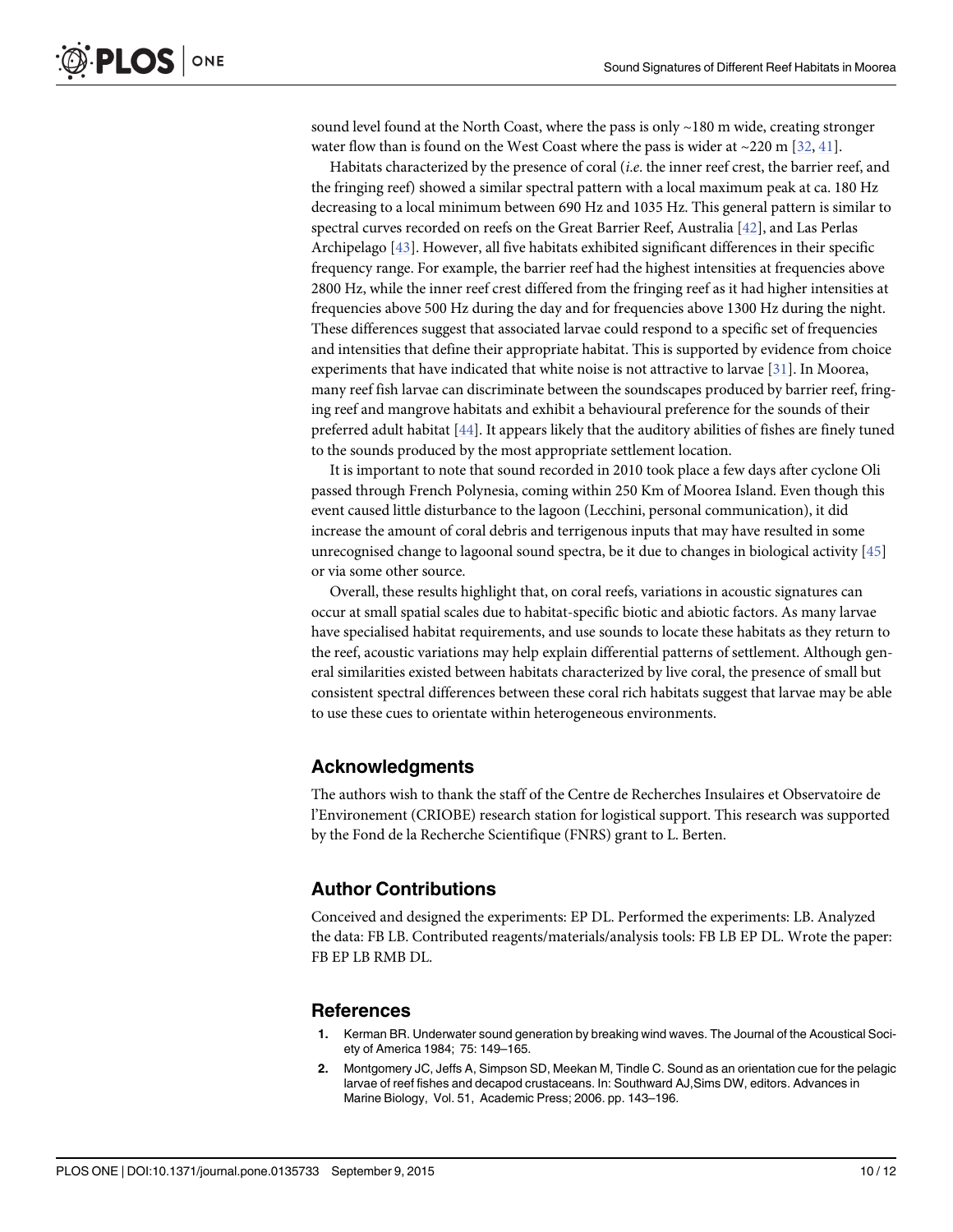- <span id="page-10-0"></span>[3.](#page-1-0) Deane GB, Stokes MD. Model calculations of the underwater noise of breaking waves and comparison with experiment. The Journal of the Acoustical Society of America. 2010; 127: 3394–3410. doi: [10.](http://dx.doi.org/10.1121/1.3419774) [1121/1.3419774](http://dx.doi.org/10.1121/1.3419774) PMID: [20550239](http://www.ncbi.nlm.nih.gov/pubmed/20550239)
- [4.](#page-1-0) Schwarz AL.The behavior of fishes in their acoustic environment. Environmental Biology of Fishes. 1985, 13: 3–15.
- 5. Slabbekoorn H, Bouton N. Soundscape orientation: a new field in need of sound investigation. Animal Behavior. 2008; 76: e5–e8.
- [6.](#page-1-0) Lobel PS, Kaatz IM, Rice AN. Acoustical behavior of coral reef fishes. In: Cole KS, editor. Reproduction and Sexuality in Marine Fishes: Patterns and Processes. University of California Press; 2010. pp. 307– 386.
- 7. Tolimieri N, Haine O, Jeffs A, McCauley RD, Montgomery J. Directional orientation of pomacentrid larvae to ambient reef sound. Coral Reefs; 2004: 23, 184–191.
- 8. Parmentier E, Kéver L, Casadevall M, Lecchini D. Diversity and complexity in the acoustic behaviour of Dacyllus flavicaudus (Pomacentridae). Marine Biology. 2010; 157: 2317–2327.
- [9.](#page-1-0) Simpson SD, Meekan MG, Larsen NJ, McCauley RD, Jeffs A. Behavioral plasticity in larval reef fish: orientation is influenced by recent acoustic experiences. Behavioral Ecology. 2010; 21: 1098–1105.
- [10.](#page-1-0) Popper AN, Fay RR, Platt C, Sand O. Sound detection mechanisms and capabilities of teleost fishes. In: Collin SP, Marshall NJ, editors. Sensory processing in aquatic environments. Springer New York; 2003. pp. 3–38.
- [11.](#page-1-0) Gerhardt HC, Bee MA. Recognition and Localization of Acoustic Signals. In: Narins PM, Feng AS, Fay RR, Popper AN, editors. Hearing and sound communication in amphibians, Volume 28. Springer New York, 2006; pp. 113–146.
- [12.](#page-1-0) Andrew R, Howe B, Mercer J. Ocean ambient sound: Comparing the 1960s with the 1990s for a receiver off the California coast. Acoustics Research Letters Online. 2002; 3: 65–70.
- [13.](#page-1-0) McCauley RD, Cato DH. Patterns of fish calling in a nearshore environment in the Great Barrier Reef. Philosophical Transactions of the Royal Society B: Biological Sciences. 2010; 355: 1289–1293.
- 14. McCauley RD, Cato DH. Separation of the acoustic "sound space" by nearshore fishes in the Great Barrier Reef, Australia. The Journal of the Acoustical Society of America. 2010; 109: 2391-.
- [15.](#page-1-0) Chapman NR, Price A. Low frequency deep ocean ambient noise trend in the Northeast Pacific Ocean. The Journal of the Acoustical Society of America. 2011; 129: EL161–EL165. doi: [10.1121/1.3567084](http://dx.doi.org/10.1121/1.3567084) PMID: [21568369](http://www.ncbi.nlm.nih.gov/pubmed/21568369)
- [16.](#page-1-0) Axelrod EH, Schoomer BA, Winkle WAV. Vertical Directionality of Ambient Noise in the Deep Ocean at a Site near Bermuda. The Journal of the Acoustical Society of America. 1965; 37: 77–83.
- [17.](#page-1-0) Urick RJ, Lund GR, Tulko TJ. The depth profile of ambient noise in the eep Sea North of St. Croix, Virgin Islands. White Oak: Naval Ordnance Laboratory; 1972.
- [18.](#page-1-0) Cato DH. Ambient sea noise in waters near Australia. Journal of the Acoustical Society of America. 1976; 60: 320–328.
- 19. McCauley RD. Woodside Kimberley sea noise logger program, Sept-2006 to June-2009: Whales, fish and man-made noise. Report produced for Woodside Energy Ltd; 2011.
- [20.](#page-1-0) Parsons M, McCauley RD, Thomas F. The sounds of fish off Cape Naturaliste, Western Australia. Acoustics Australia. 2013; 41: 58–64.
- [21.](#page-1-0) Cato DH. The biological contribution to the ambient noise in waters near Australia. Australian Acoustical Society. 1992; 20: 76–80.
- [22.](#page-1-0) Cato DH. Australian research in ambient sea noise. Acoustics Australia. 2002; 30: 13–20.
- [23.](#page-1-0) McCauley RD. In Biological Sea Noise in Northern Australia: Patterns of Fish Calling. Vol. pp. James Cook University, 2001.
- [24.](#page-1-0) McCauley RD. Fish Choruses from the Kimberley, seasonal and lunar links as determined by long term sea noise monitoring. In McMinn T, editor. Conference Proceedings of Acoustics 2012 Fremantle, November 21–23. Fremantle, Western Australia: Acoustical Society of Australia; 2012.
- [25.](#page-1-0) Radford CA, Stanley JA, Tindle CT, Montgomery JC, Jeffs AG. Localised coastal habitats have distinct underwater sound signatures. Marine Ecology Progress Series. 2010; 401: 21–29.
- [26.](#page-1-0) Radford CA, Stanley JA, Jeffs AG. Adjacent coral reef habitats produce different underwater sound signatures. Marine Ecology Progress Series. 2014; 505: 19–28.
- [27.](#page-1-0) Nedelec SL, Simpson SD, Holderied M, Radford AN, Lecellier G, Radford C et al. Soundscapes and living communities in coral reefs: temporal and spatial variation. Marine Ecology Progress Series. 2015; 525: 125–135.